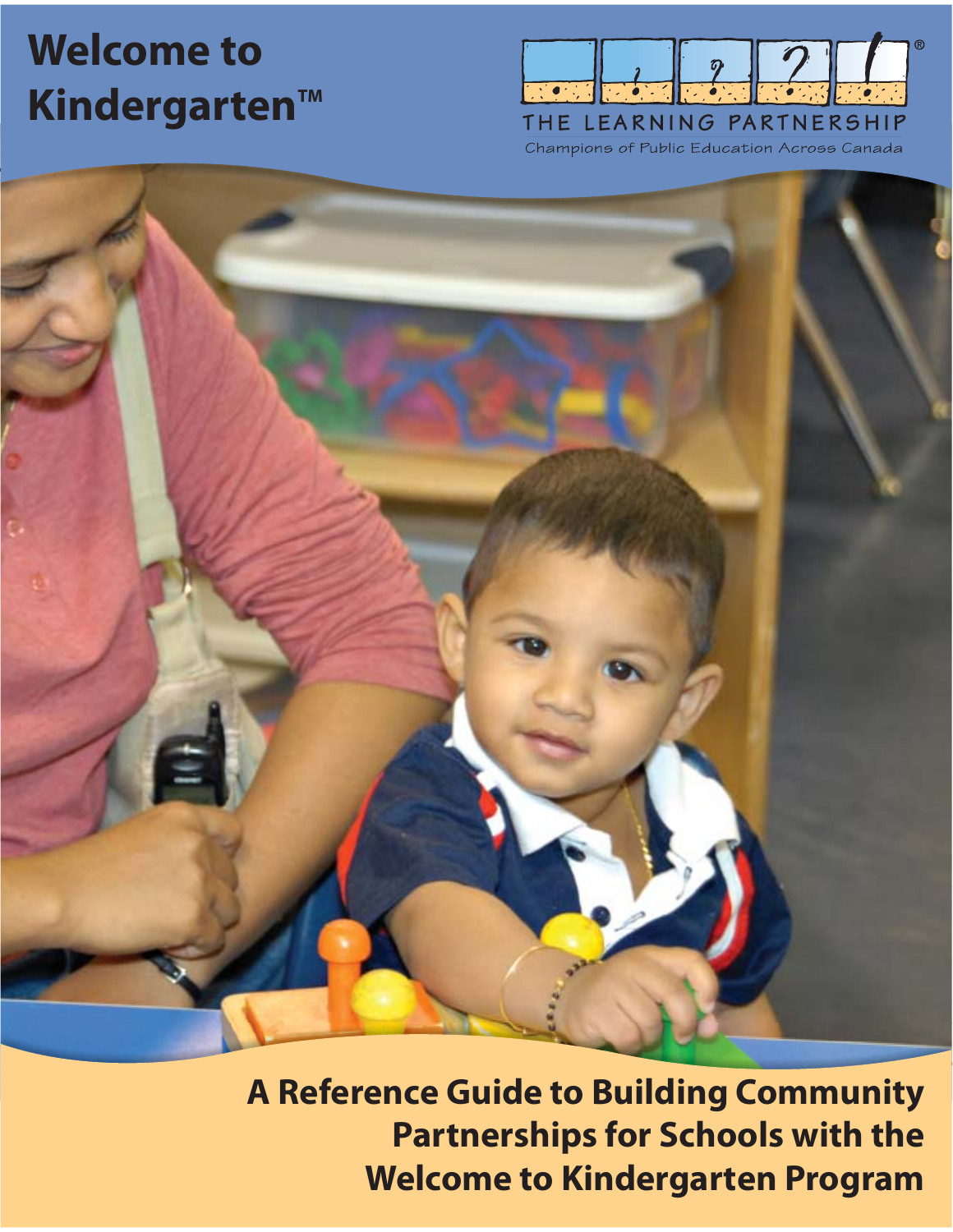**A REFERENCE GUIDE TO BUILDING COMMUNITY PARTNERSHIPS FOR SCHOOLS WITH THE WELCOME TO KINDERGARTENTM PROGRAM**

**PARTNERING TO BUILD FOR SUCCESS IN SUPPORT OF YOUNG CHILDREN AND FAMILIES**

**GOAL**

*This document has been developed to guide those schools that are partnering with The Learning Partnership* 

*" Entering school ready to learn and interact socially is a good predictor of success later in high school. "*

*(Building a National Strategy for Healthy Child Development. Report of the Federal/Provincial/Territorial Advisory Committee on Population Health, May 1997)*

*to provide the Welcome to Kindergarten program. Outreach p to school community partners is an p essential component of the Welcome to Kindergarten program. The p goal is to enhance and provide the necessary guidance and support that families can draw upon to ensure the well-being and healthy development of their young children.*

Working in partnerships is exciting and challenging. It helps us to understand our work and puts it into perspective; it introduces us to new people and ideas, broadens our knowledge and makes us grow. At the same time, it strengthens the Welcome to Kindergarten program and brings the voice of The Learning Partnership to the wider community. When people work together, the result is stronger communities, stronger schools and better services and support for young children and their families.

### **THE LEARNING PARTNERSHIP**

The Learning Partnership is a national not-for-profit organization that strengthens public education in Canada by developing and delivering innovative programs, conducting credible research, advancing policy initiatives while engaging the public in meaningful dialogues. The Learning Partnership is best-known for its first program, Take Our Kids to Work.

The Learning Partnership sees the child in the context of the family, the community and society. Partnerships and collaboration are at the heart of The Learning Partnership's work: Teamwork with colleagues, organizations, the community and families is essential.

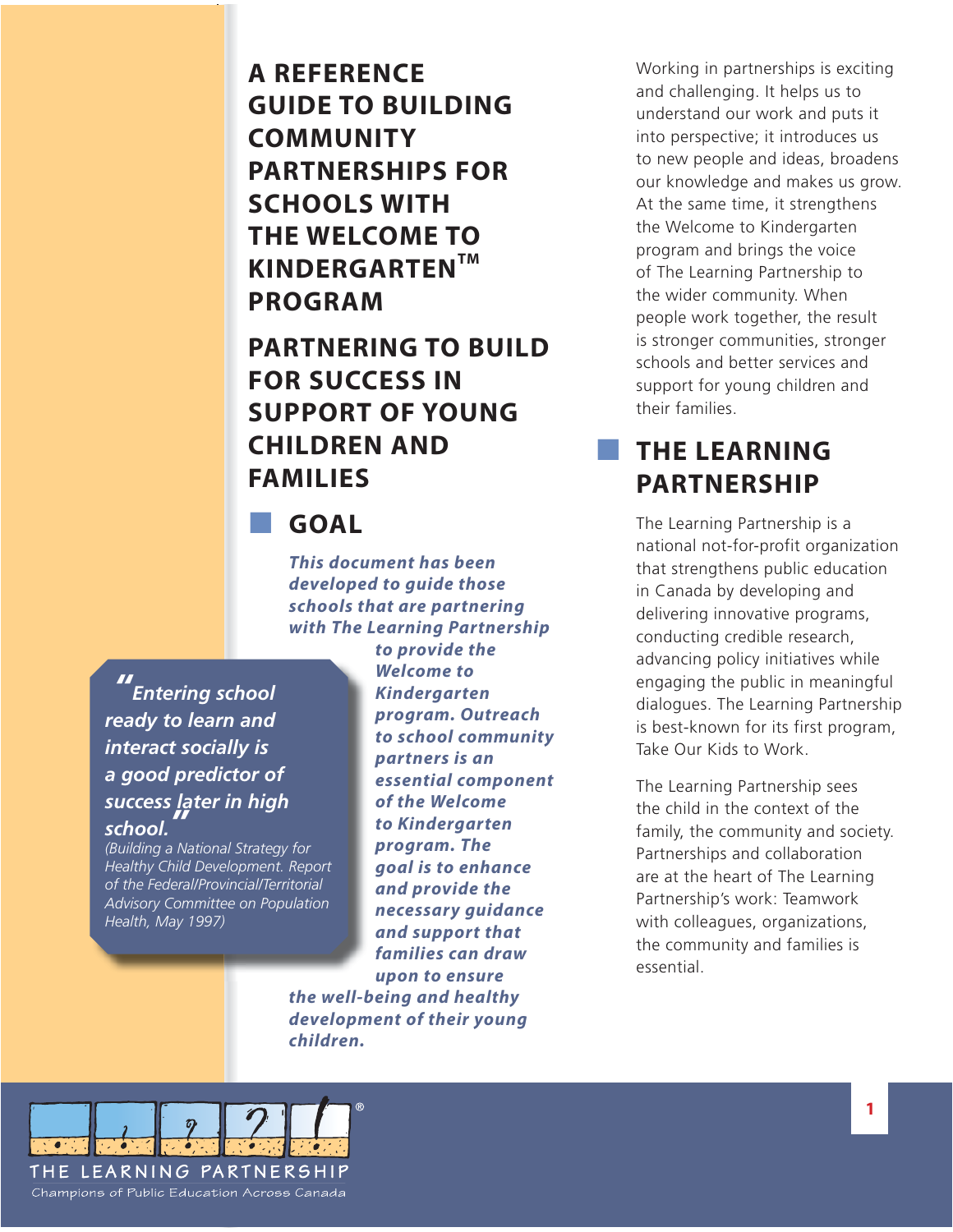### **THE WELCOME TO KINDERGARTEN PROGRAM**

The mission of the Welcome to Kindergarten (WTK) program is to provide parents and their preschool children with the resources and experiences to begin their child's formal education with a foundation in early learning nurtured within their home. WTK accomplishes this mission by providing a community needsfocused partnership vehicle to spark interest and enable parents to play their natural role in doing what they can do to prepare their children for their future and gain the confidence and understanding of how to continue that support as their children learn and grow.

Parents/caregivers are invited to attend a workshop(s) at their neighbourhood school where they receive early learning resources from The Learning Partnership's Welcome to Kindergarten program and learn the strategies and rationale for using the resources with their child.

The Welcome to Kindergarten program encourages the involvement of school/community



partnerships. Schools are reminded to invite their community partners to the staff training sessions and the parents' orientation sessions. It is recommended that the school staff and the community partners work together to plan the parent/ child orientation sessions and any follow-up activities.

# **WHAT ARE COMMUNITY PARTNERSHIPS?**

**Community partnerships have many different names — community mobilization, community cooperation, community development, community collaboration, community alliances, linkages, coalitions.**

Basically they are all variations on a single theme: people working together toward a common goal. The connections between the participants can be informal and short term or formal and longlasting. The gradations in between are as numerous as the people and groups who come together.

In any partnership, relationships are key. As partners make connections, work together and get to know each other, they develop trust and respect for each other.

The Learning Partnership has developed significant relationships with many community partners through its Welcome to Kindergarten program. This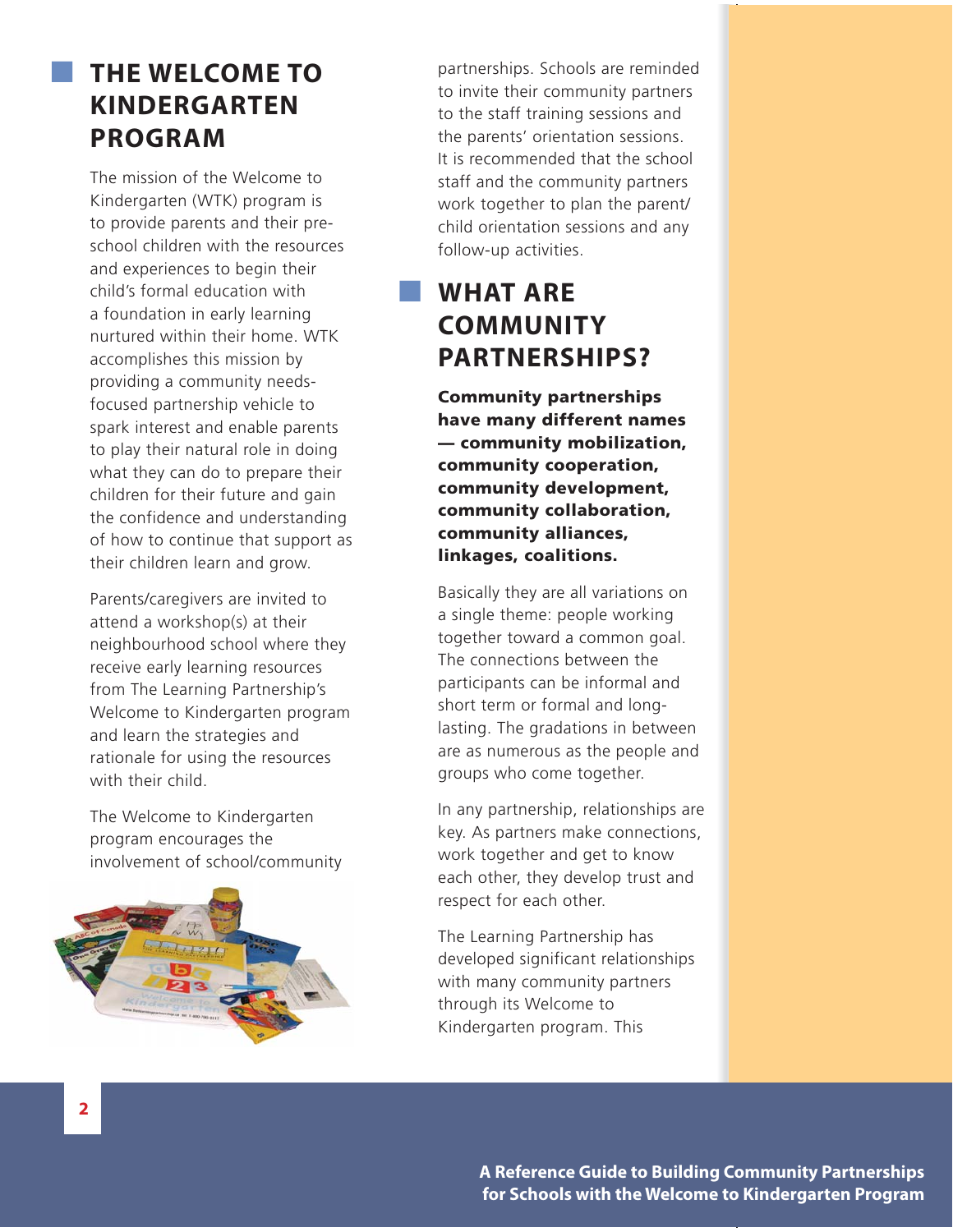program has become a catalyst to bring schools, families and community agencies together in very meaningful ways.

## **WHY BECOME INVOLVED IN COMMUNITY PARTNERSHIPS?**

*Community partnerships enhance the work that we are doing and ensure support for children and families.*

*There is power in partnerships. Working together, people and groups have more impact than they do alone. Working together actually builds community and solidifies relationships. Partners come to know each others' programs and become more supportive.*



### **Community partnerships can:**

- Provide greater access to community resources and services, new information, contacts, expertise and ideas that can help identify the issues that children and families face, the supports they need and the ways to help them.
- Help ease children's transitions from one environment to another (child care to school, pre-school to school, home to school).
- Build strong home/school relationships by making the whole spectrum of community supports visible and accessible to all parents and families.
- Strengthen communities, thereby nurturing the people who live and work in them.
	- Allow for a wider set of activities to be performed by a larger set of partners, often creating richer, more rewarding experiences instead of resorting to a traditional set of activities for example: The Ontario Early Years Centre may provide children and parents followup activities related to The Welcome to Kindergarten program (summer programs providing early learning activities); The Library delivering their "Ready for Reading" program at the

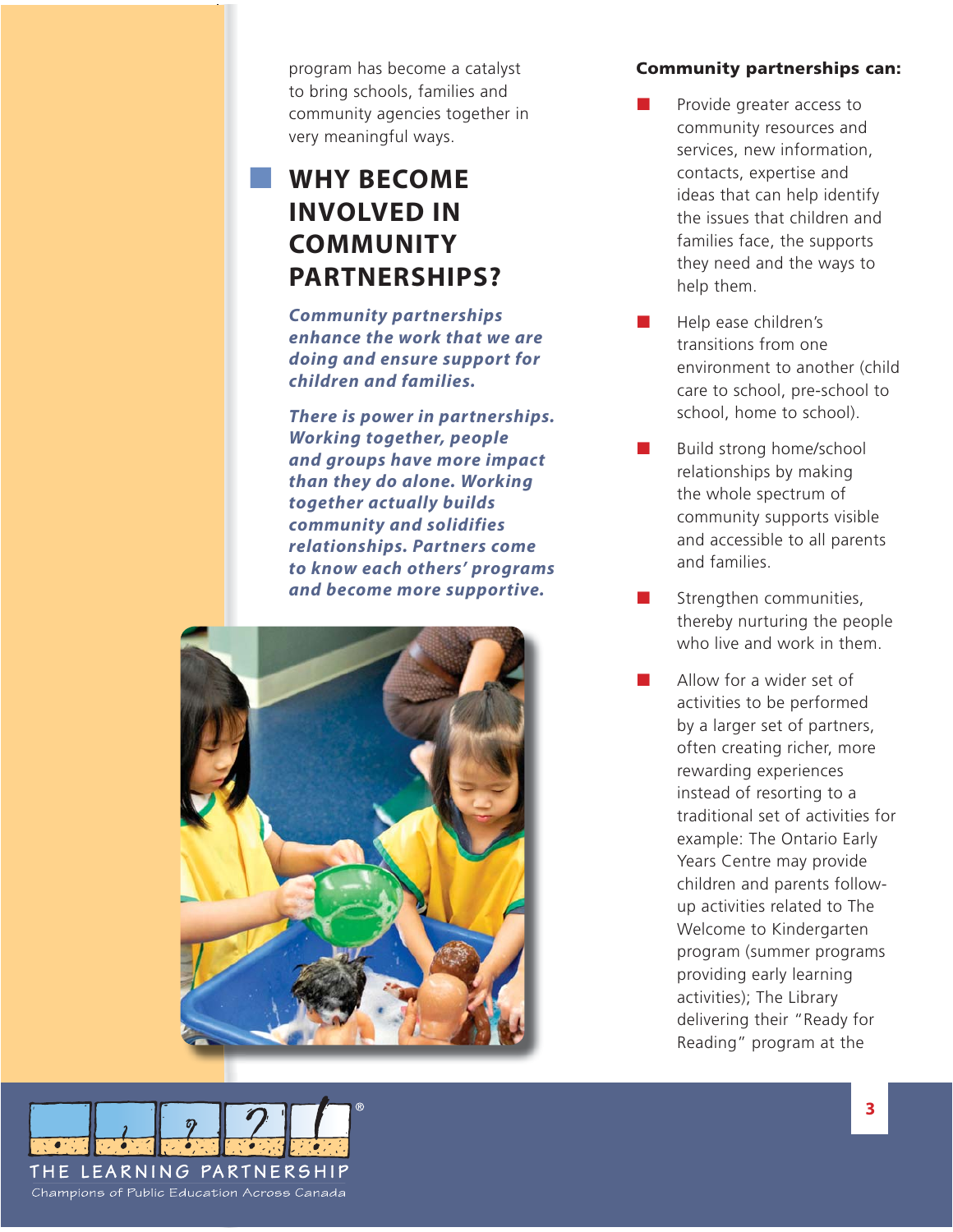school for the Welcome to Kindergarten children and parents, etc.

### **WHO CAN BE YOUR PARTNERS IN THE COMMUNITY?**

#### **Consider these questions:**

- Who has an interest in and/ or is involved in early child development?
- $\blacksquare$  Who is providing services to young children and their families?
- Who is affected by it?
- Who needs to be involved to enhance your initiative?
- **No. 3** What partnerships already exist?

Community Audit to fully determine and understand your community's assets and resources?

When choosing participants, the goal is to create a diverse team that will represent all members of the affected community. This way, the team can build a sense of community, address the strengths of their practices, identify needed changes and expectations, and link activities to the goals of the partnership.

Being meaningfully involved in the early development of children is important not only to family members, but to all stakeholders in a community. A community-wide approach often results in greater community commitment to the initiative. By drawing on a cross section of community expertise

*" Children grow and thrive best within responsible families who offer the dignity, security, respect and love children deserve and require, and attempts to enhance their lives must recognize children's lives are lived in families. Families/caregivers should be supported by individuals, communities, businesses, labour, organizations and governments, who share the responsibility for their healthy development and well-being. "*

*(Building a National Strategy for Healthy Child Development: Report of the Federal/Provincial/ Territorial Advisory Committee on Population Health, May 1997)*

- $\blacksquare$  How do you want to grow your Welcome to Kindergarten program and who could help?
- to support the Welcome to Kindergarten program, schools and communities end up with a more effective program — one that truly reflects the specific local needs.

 $\blacksquare$  Should you conduct a

**4**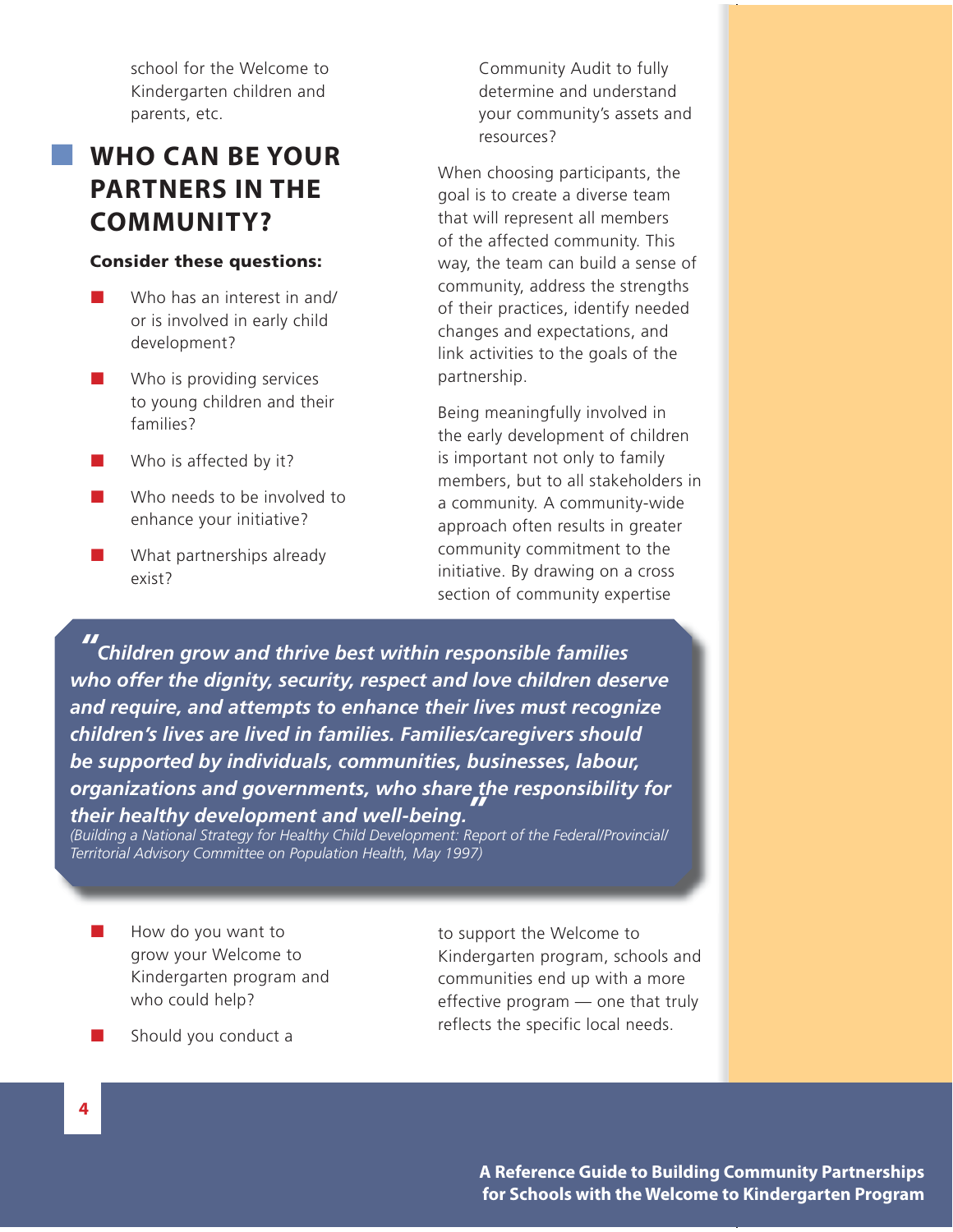One of the major rules of engaging partners is to involve the people who are most affected. If you forge ahead without them, they feel excluded and patronized. How can you best support and encourage their involvement? Outreach and inform the partners as soon as possible when the school knows that it will be delivering the Welcome to Kindergarten program.

*" Never doubt that a small group of people can change the world. Indeed it is the only thing that ever has. " Margaret Mead*

### **Representatives of some f of the following groups might be considered in your partnership list:**

- Community Services Organizations (i.e. YMCA/ YWCA)
- Child Care Centres operators and staff
- Public Libraries
- **Community Centres**
- Child/Parent Play and Education Programs (i.e. Ontario Early Years Centres; Parent and Family Literacy Centres; Success by Six; Strong Start Centres; School Hubs; Best Start Hubs, Family Resource Centres)
- Health and Medical Resources

(i.e. Hospitals; Public Health Units, Health Centres)

- Cultural/Ethnic and Settlement Services (i.e. First Nations' Friendship Centres)
- Agencies supporting Families with Young Children (i.e. Children's Aid Societies; Family Services Associations)
- Businesses
- Service Clubs (i.e. Rotary, Lions)
- Police and Fire Departments
- Ratepayers Associations
- Government (i.e. Ministries of Social Services, Children and Youth Services, Local Municipalities, MPs, MPPs and City Councillors)
- Parent Councils/Home and School Associations
- Churches
- Ontario Early Years Literacy **Specialists**
- Early Intervention Programs (Speech and Languages Services)

Any organization providing services to young children and their families can be a partner.

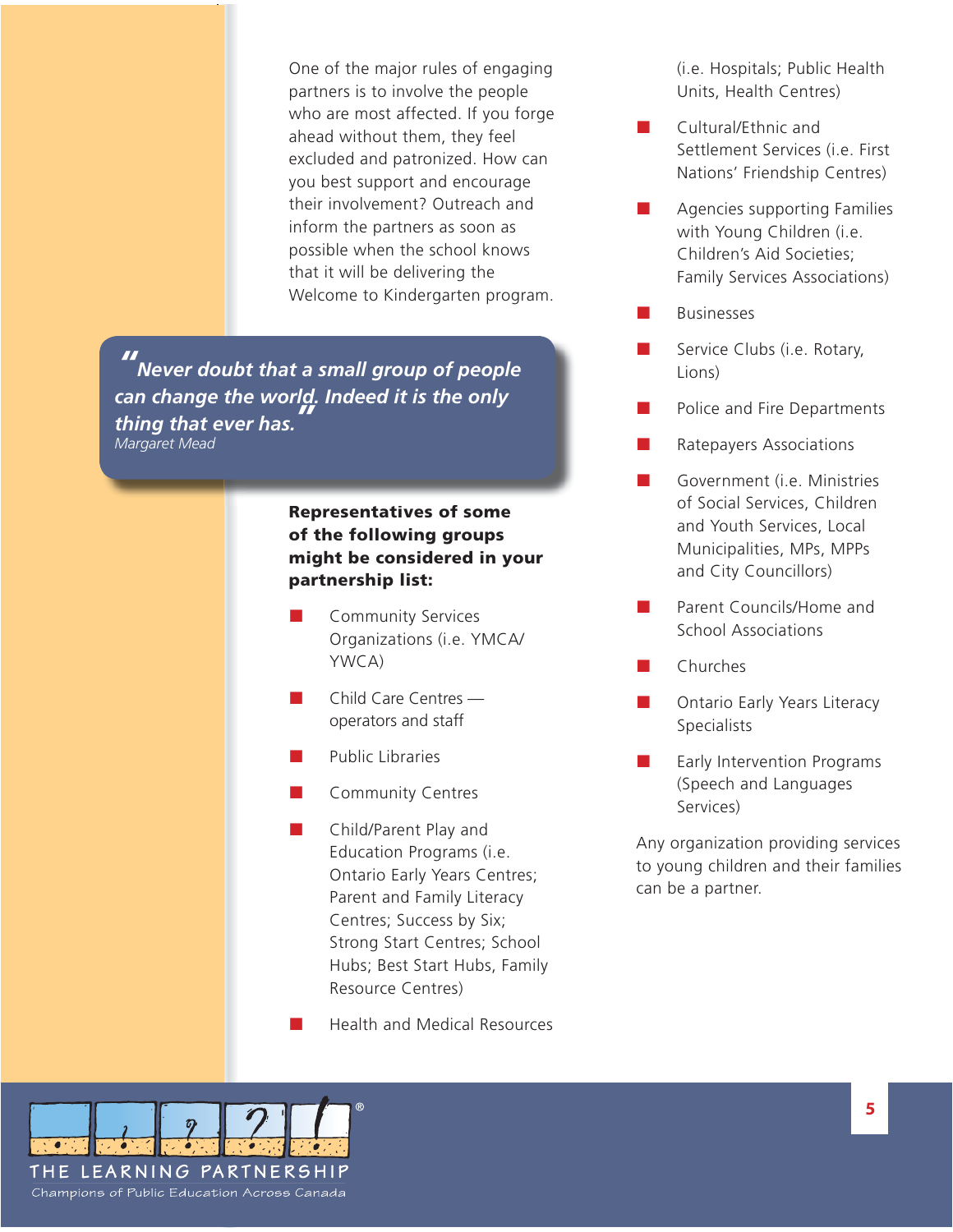# **HOW DOES A COMMUNITY PARTNERSHIP START?**

### **Start where you are — close to the school(s)**

Connect with a person or group with shared interests. You might want to start with one person at a time. The more people involved, the more complex the work. Starting with a single partner might make things easier to manage. Start with a group or person with whom you already have a relationship.

Start with a goal that is concrete and tangible — invite your community partner(s) to The Welcome to Kindergarten Teacher/ Administrator Training Workshop to receive information about the program.

Invite your community partner(s) to participate in the planning of your school's WTK Parent Orientation Session(s). Each partner will be able to identify their unique strength and expertise and thus contribute to the overall plan. Consider the issues of translation, child care or transportation. What is the best time to schedule the meeting(s) and where is the most convenient place to hold the session(s)? Will the school need release time for the teachers to be involved? Start where there is the greatest consensus!

Involve your community partner(s) in the delivery of the WTK Parent/ Child Orientation Session(s) and any follow-up activities. Encourage community partners to take responsibility for providing programs/services which will enhance the goals of the Welcome to Kindergarten program.

### **The nature of the community partners' support can be varied, some examples are:**

- Providing translation and interpreting support for families at the school orientations,
- Providing print informational material and/or resources to be included in the Welcome To Kindergarten resource bag,

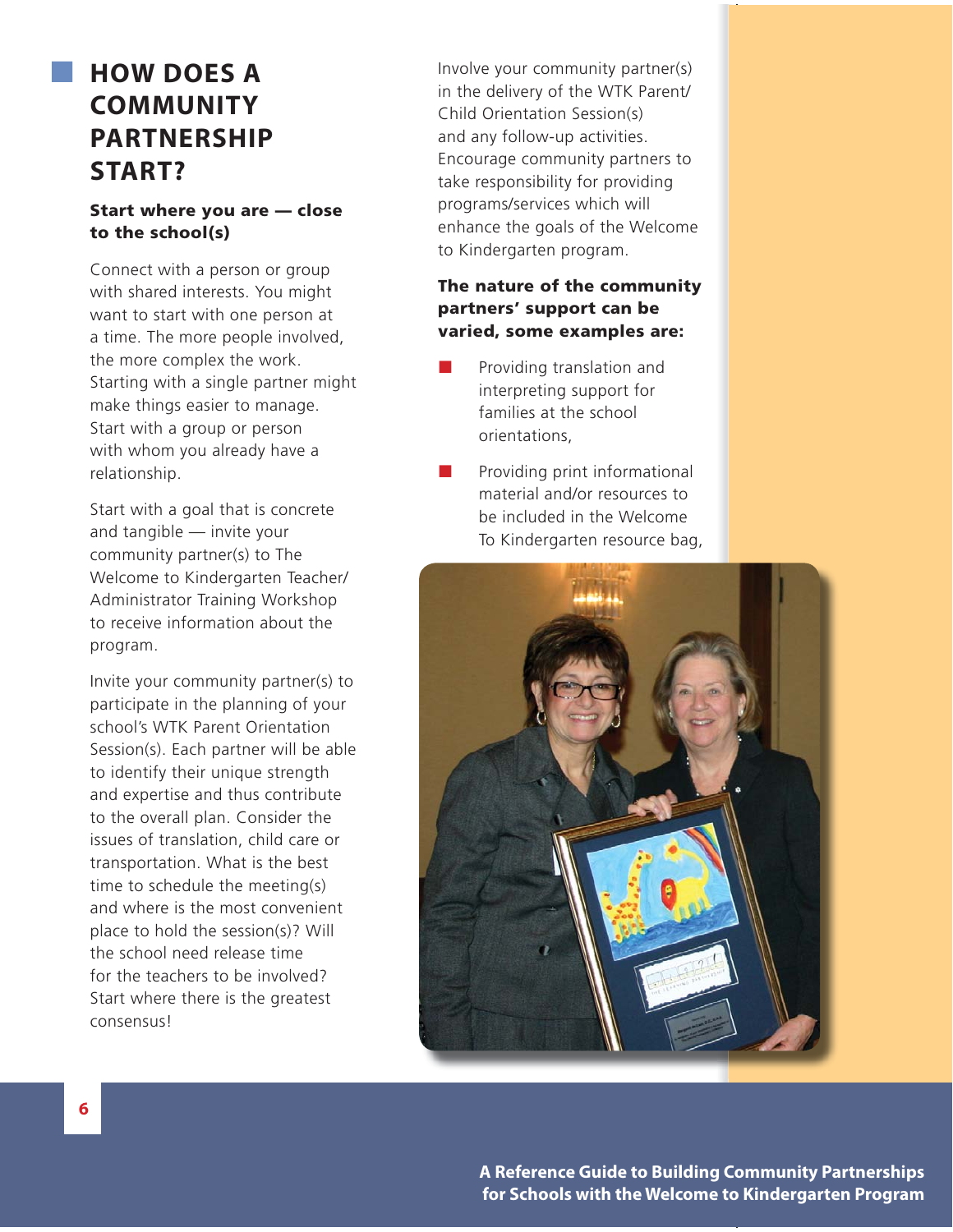- **D** Outreaching/sharing information/providing assistance to parents,
- **Attending WTK information** meetings and orientation sessions,
- Providing information on their programs at the orientation sessions,
- $\blacksquare$  Working with school staff to plan the orientation and implement the session(s)
- $\blacksquare$  Providing extension of early learning activities/services for parents and children
	- Facilitating the use/ distribution of early identification screening tools



- Providing additional strategies to parents in the use of the curriculum materials in the Welcome to Kindergarten program resource bag
- Providing follow-up workshops to parents (e.g. Ontario Early Years Literacy Specialist on reading to children; Speech and Language Services on identifying the language developmental stages of children and the support services available).

Each partner will be able to identify their unique strength, expertise and service and thus contribute these to the overall plan.

# **HOW DO PARTNERSHIPS FUNCTION?**

There are no prescribed structures for working in partnerships, no traditions or precedents to follow. There are some logistic questions to consider as you move forward. How will the community partners communicate with one another? Who will be the school contact person that will facilitate communication and sharing of information with the community partners? Who will chair meetings? Will the chair rotate? The foundation of a successful community partnership is knowing what you hope to accomplish and why. Do people agree about what they want to do and why they want to do it?

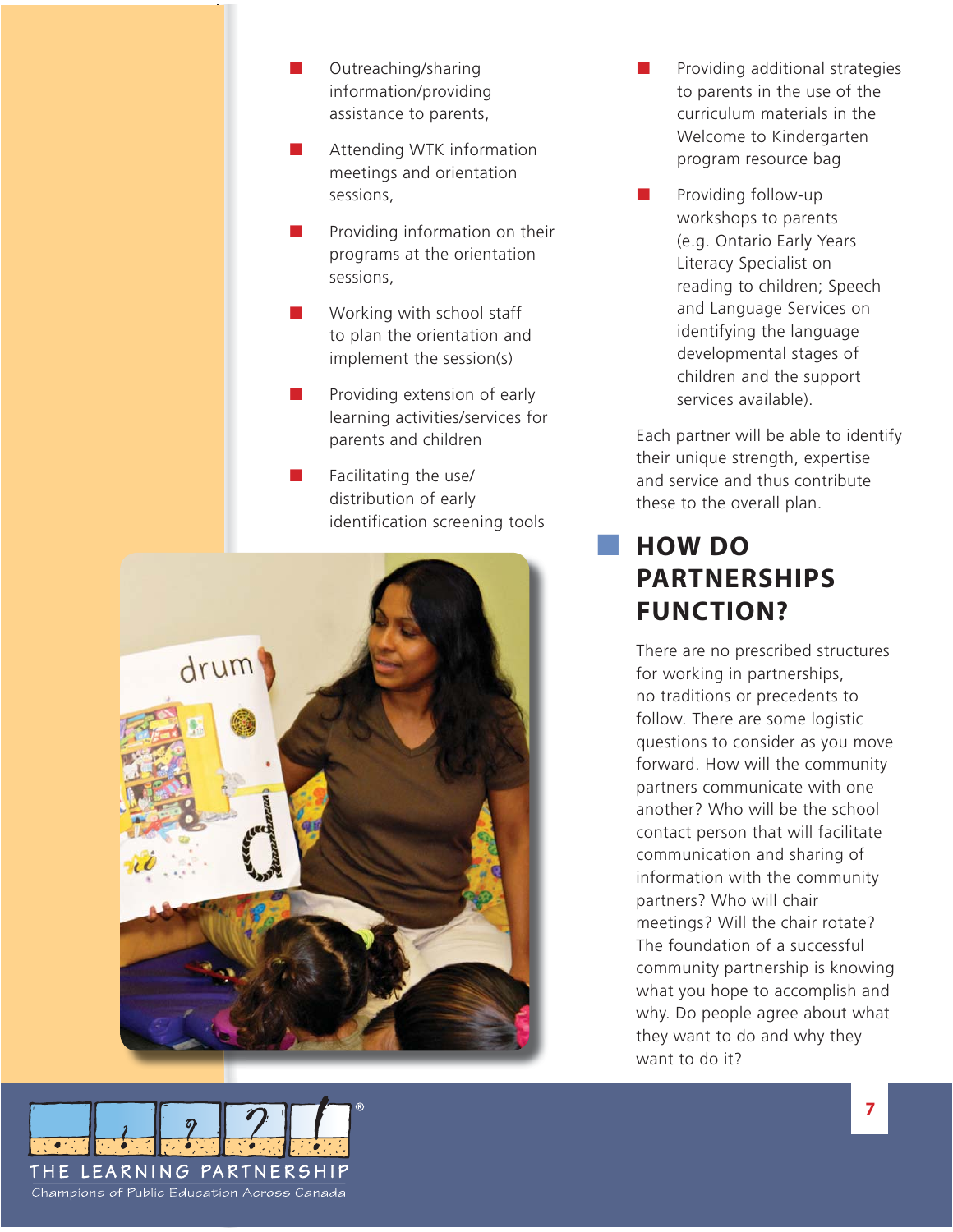Reviewing the WTK program goals/objectives may assist to put everyone on the same path.

*The overall goal of the Welcome to Kindergarten program is to close the achievement gap, by preparing children from families with diverse backgrounds for school and learning with a prime focus on school readiness skills and early literacy development.*

#### **Objectives:**

- *To provide pre-school children and their families with the resources and experiences to begin their formal education with a foundation in literacy/ numeracy nurtured within their home.*
- *To deepen the understanding of parents/caregivers about the value of participating in early learning activities and play with pre-school children.*
- *To provide the professional development and resources for kindergarten/early childhood teachers and community partners to connect with and support the families of three and four year old children, before the children enter school.*

Knowing why people are there gives people a sense of purpose and keeps them together. Schoolfamily-community partnerships will have a different look

and feel depending on many issues, demographics, school profiles, needs and wants of the community, as well as the expectations of parents and family just to name a few.

It is also important to develop a plan. People have very little spare time and lots of other responsibilities. Without a plan, they get frustrated and feel as if they are wasting their time. A plan helps to avoid duplication and coordinate activities. It provides an overview of what the group hopes to achieve and how it hopes to achieve it. With a plan, everyone can see how everything fits together.

*" The Welcome to Kindergarten program created trust and special relationship links between parents and teachers, teachers and children and community partners and parents. " North Bay parent.*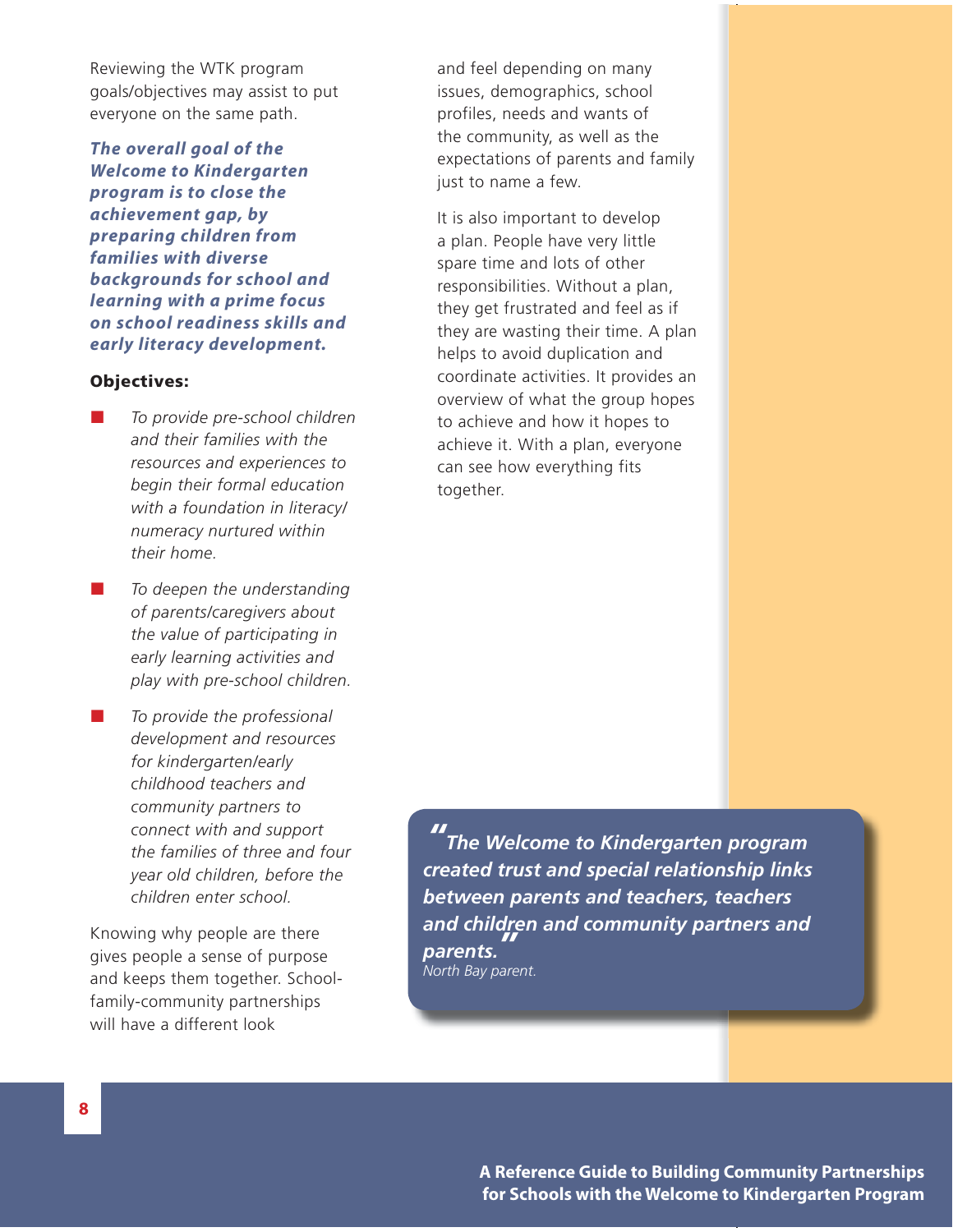### **Sample Plan:**

*Activities/practices that the community organizations and the school plan to initiate in order to support families and pre-school children in the Welcome to Kindergarten program process:*

#### **Communication Strategies:**

- Exchange Newsletters, flyers, etc.
- Distribute each other's information as appropriate to children and families.
- $\blacksquare$  Establish a partnership contact liaison person.
- **E** Establish regular information sharing procedure/practices.

### **Pre-Kindergarten Registration Involvement:**

- Establish practices for enhancing children's entry into kindergarten.
- **Community partners work** with schools to plan their participation in kindergarten registration.
- **Partners identify and** implement school readiness programs for children and families.
- $\blacksquare$  Partners bring community agencies together to address early identification needs.
- **Partners provide parent** outreach and facilitate completion of forms.

### **Kindergarten Registration Involvement:**

- Kindergarten age children with their parents from community early years programs visit the schools.
- Partners provide activity tables.
- Partners provide translation services.

### **Welcome to Kindergarten Orientation Workshops:**

- **Community partners** participate in the Welcome to Kindergarten Orientation workshops.
- Partners provide translators (if required).
- **Partners provide additional** strategies to parents in the use of the materials in the Welcome to Kindergarten bag.
- Partners provide information about their services to parents.
- Partners encourage families to attend the orientation sessions.

#### **Follow-Up support**

- **Community partners provide** extension of activities to support the Welcome to Kindergarten program.
- Partners provide follow-up workshops to parents to support the literacy of their

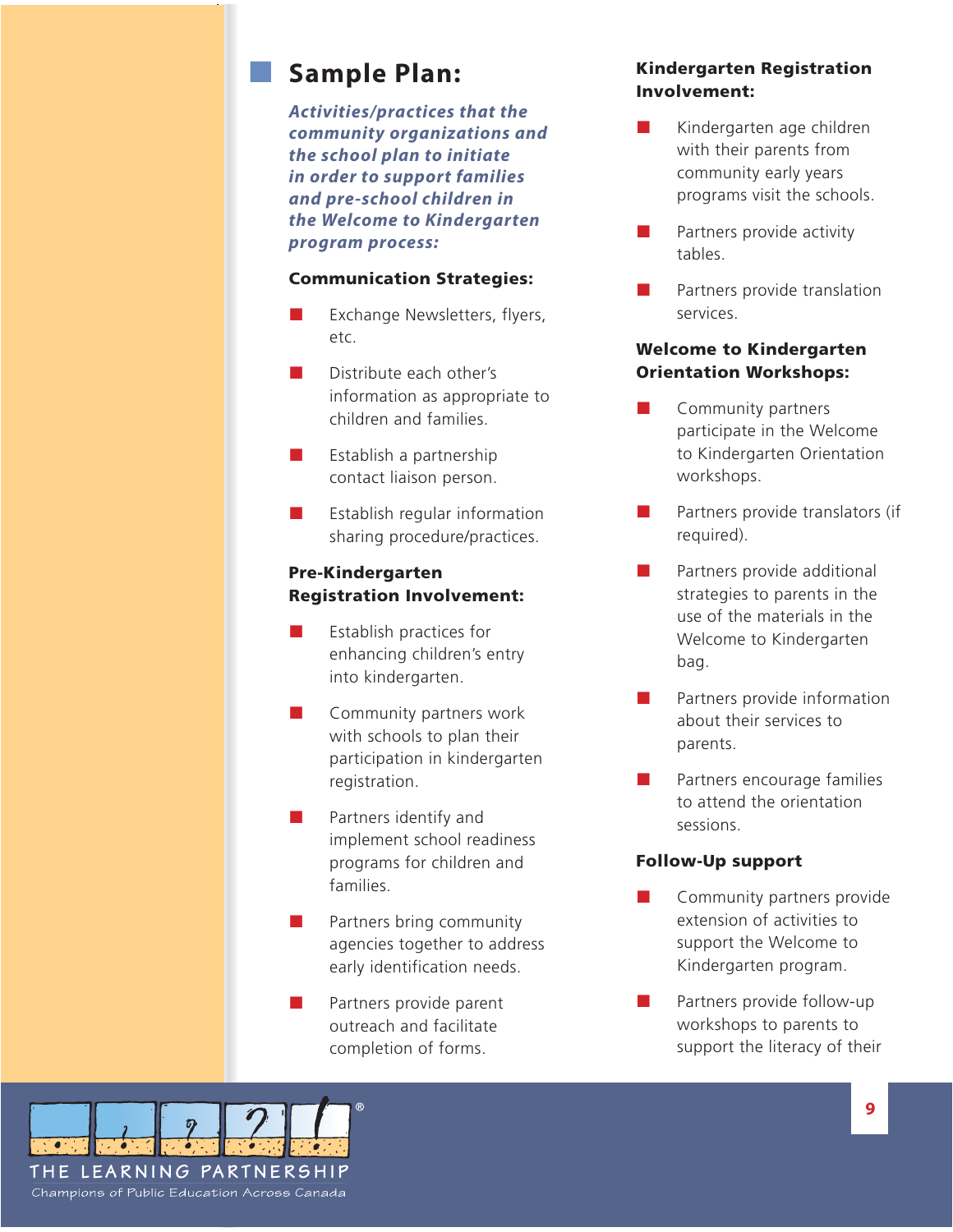children (i.e. Ontario Early Years Literacy Specialist on reading to children)

- $\blacksquare$  Partners work jointly with support agencies to advocate for identified needs (i.e. Speech and Languages Services)
- **Partners hold joint workshops** on issues of interest
- Partners deliver support early learning programs (i.e. Parent-Child Mother Goose Program)

Knowing why people are there gives people a sense of purpose and keeps them together. A well thought out plan allows a large number of people to think in a structured way about their work together. It outlines the steps that must occur in order to reach the goals, and saves time, energy and resources.

# **DO PARTNERSHIPS MEAN NEW WAYS OF DOING THINGS?**

People have different skills and different ways of working, and when we team up we learn new ways from each other. Some conceptual shifts may be required by members of the group to enhance the newly formed partnership. For example: Moving from competition and turf protection to collaboration and consensus.

It is important for people to get to know each other and to explore their differences openly. Acknowledging and accepting differences enhances respect, trust and understanding and helps to build relationships.

Remaining flexible is key. It's important to keep communicating, stay open to new opinions, ideas and information, and be able to respond to feedback. The responsibility for children's educational development is a